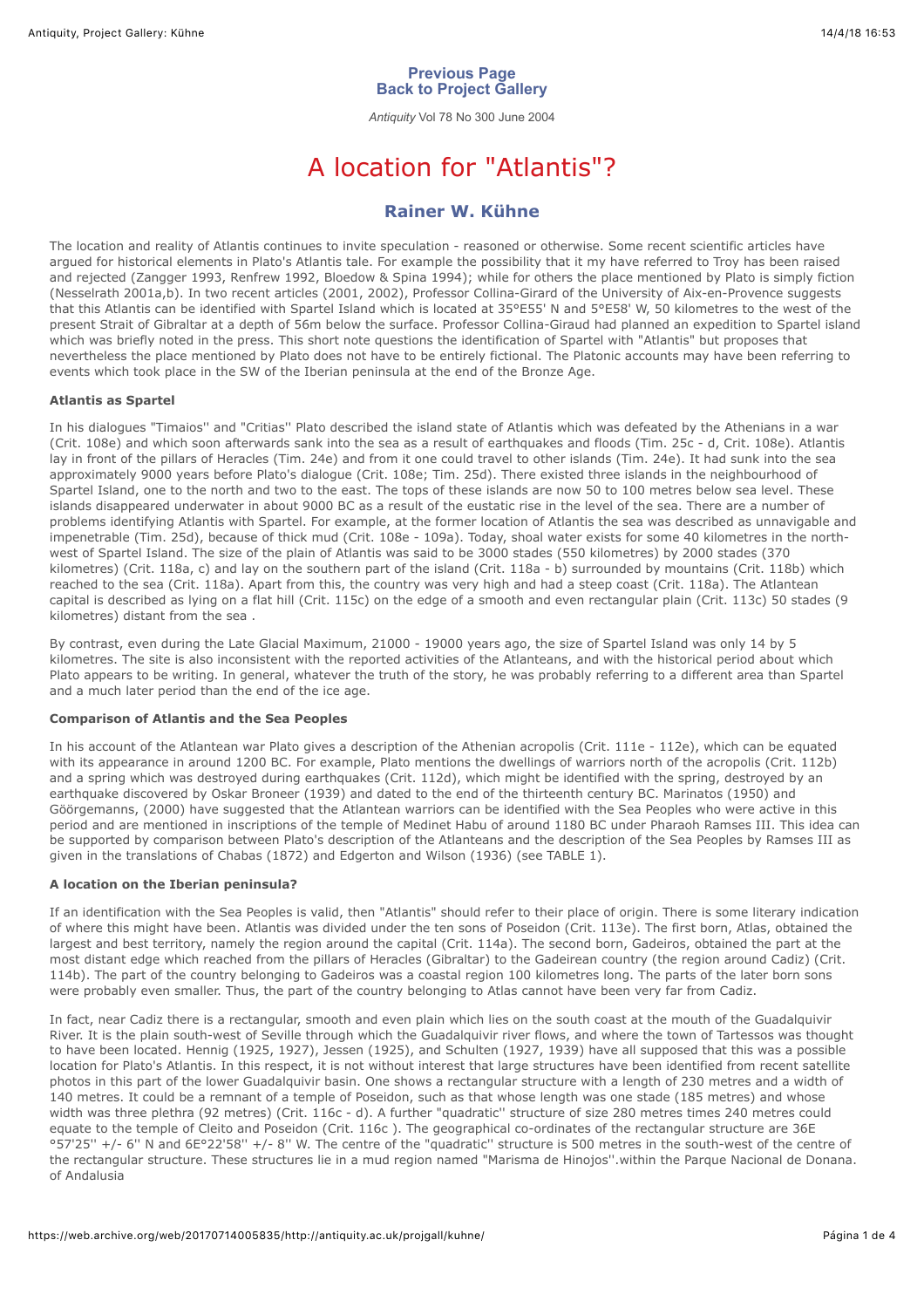#### **Conclusion**

Plato's war between Atlantis and the Eastern Mediterranean countries finds echoes with the activities of the Sea Peoples around 1200 BC, and may be based on Egyptian reports and Greek traditions preserved in the Athens of his time. While a location on the sunken post-glacial island of Spartel is unlikely, there is a possibility that the city and society of Atlantis may refer to either Iron Age Tartessos or a Bronze Age culture in the same area of south-west Spain.

#### TABLE 1: Comparison between Plato's description of the Atlanteans and the description of the Sea Peoples by Ramses III as given in the translations of Chabas (1872) and Edgerton and Wilson (1936). (here cited by plate and line number):

*The Atlanteans fought against Europe and Asia (Tim. 24e) and "every country within the mouth'', i. e. against the Eastern Mediterranean countries (Tim. 25b).* The Sea Peoples destroyed Hatti in Anatolia, Qode and Qarkemish in northern Syria, Arzawa in south-west Anatolia, and Alasia on Cyprus (Plate 46.16 - 17) and fought against Egypt.

*The Atlanteans lived on an isle (Tim. 24e, 25a, 25d, Crit. 113c) and reigned over several other islands (Tim. 25a).* The Sea Peoples also came from islands (Pl. 37.8 - 9, 42.3, 46.16).

*The Atlanteans reigned in Africa from the pillars of Heracles (Gibraltar) to the frontiers of Egypt (Tim. 25a - b).* The war of the Sea Peoples against Egypt occurred simultaneously with the war of the Libyan Meshwesh. According to Ramses' report they appeared to be allied.

*Atlantis consisted of ten countries (Crit. 113e - 114a, 119b).* According to the Karnak inscription (Chabas 1872, de Rougéé 1867) written under pharaoh Merenptah around 1200 BC, the Sea Peoples consisted of the Ekwesh, Teresh, Lukka, Sherden, and Shekelesh. According to Ramses III their confederation consisted of the union of the countries of the Peleset, Theker, Shekelesh, Denen, and Weshesh (Pl. 46).

*In the case of war the Atlanteans had more than one million soldiers (Crit. 119a b).* Ramses III claimed to have beaten hundreds of thousands of enemies (Pl. 18.16, 19.4 - 5, 27.63, 32.10, 79.7, 80.36, 80.44, 101.21, 121c.7). Occasionally, he spoke of millions (Pl. 27.64, 46.4, 46.6, 79.7, 101.21) and myriad (Pl. 27.64) enemies who were numerous like locusts (Pl. 18.16, 80.36) or grasshoppers (Pl. 27.63).

*The Atlanteans had 1200 war ships (Crit. 119b).* The ships of the Sea Peoples entered deep into the delta of the Nile (Pl. 42.5) and destroyed the Asian Arzawa, the Cypric Alasia, and the near-eastern Ugarit and Amurru.

*The Atlanteans had chariots pulled by horses (Crit. 119a).* The Meshwesh had horses (Pl. 75.37) and carts (Pl. 18.16, 75.27) which, however, were pulled by oxen (figures to Pl. 32 - 34).

*The Atlantean kings reigned for several generations (Crit. 120d - e) and after this they lost their good attitudes (Crit. 121a -- b).* Ramses III wrote about the Sea Peoples that they had spent a long time, a short moment was before them, then they entered the evil period (Pl. 80.16 - 17).

*During a day and a night Atlantis sank by a earthquake into the sea (Tim. 25c - d).* Ramses III wrote that he let the Sea Peoples see the majesty and force of (the God of water) Nun when he breaks out and lays their towns and villages under a surge of water (Pl. 102.21), moreover the mountains were in travail (Pl. 19.11).

#### **Acknowledgements**

I thank Werner Wickboldt for pointing out to me the structures on the satellite photos which he interpreted as possible remnants of the temples of Atlantis. I thank Georgeos Diaz-Montexano for showing me independent satellite photos which confirm the existence of the two rectangular structures.

## **References**

- BLOEDOW, Edmund F. & SPINA, Giuseppina A. (1994): "Two Tales of One City: Atlantis Surfaces from the Deluge to Claim Ilion", in: *Studia Troica* 4 (1994) 159-172.
- BRONEER, O. 1939 A Mycenaean Fountain on the Athenian Acropolis. *Hesperia* 8:317 429.
- CHABAS, F. 1872 *Etudes sur l'Antiquité historique d'après les sources égyptiennes et les monuments réputés prehistoriques*. Paris: Maisonneuve.
- COLLINA-GIRARD, J. 2001 L'Atlantide devant le dètroit de Gibraltar? Mythe et gèologie, C. R. de l'Academie des Sciences (2a) 333:233 - 240.
- COLLINA-GIRARD, J. 2002 La Crise Finiglaciaire ` Gibraltar et l'Atlantide: Tradition orale et Géologie, Préhistoire Anthropologie Méditerranéennes T. 10 - 11:53 - 60.
- EDGERTON, W. F. & J. A WILSON 1936 Historical Records of Ramses III. The Texts in Medinet Habu. Chicago: University of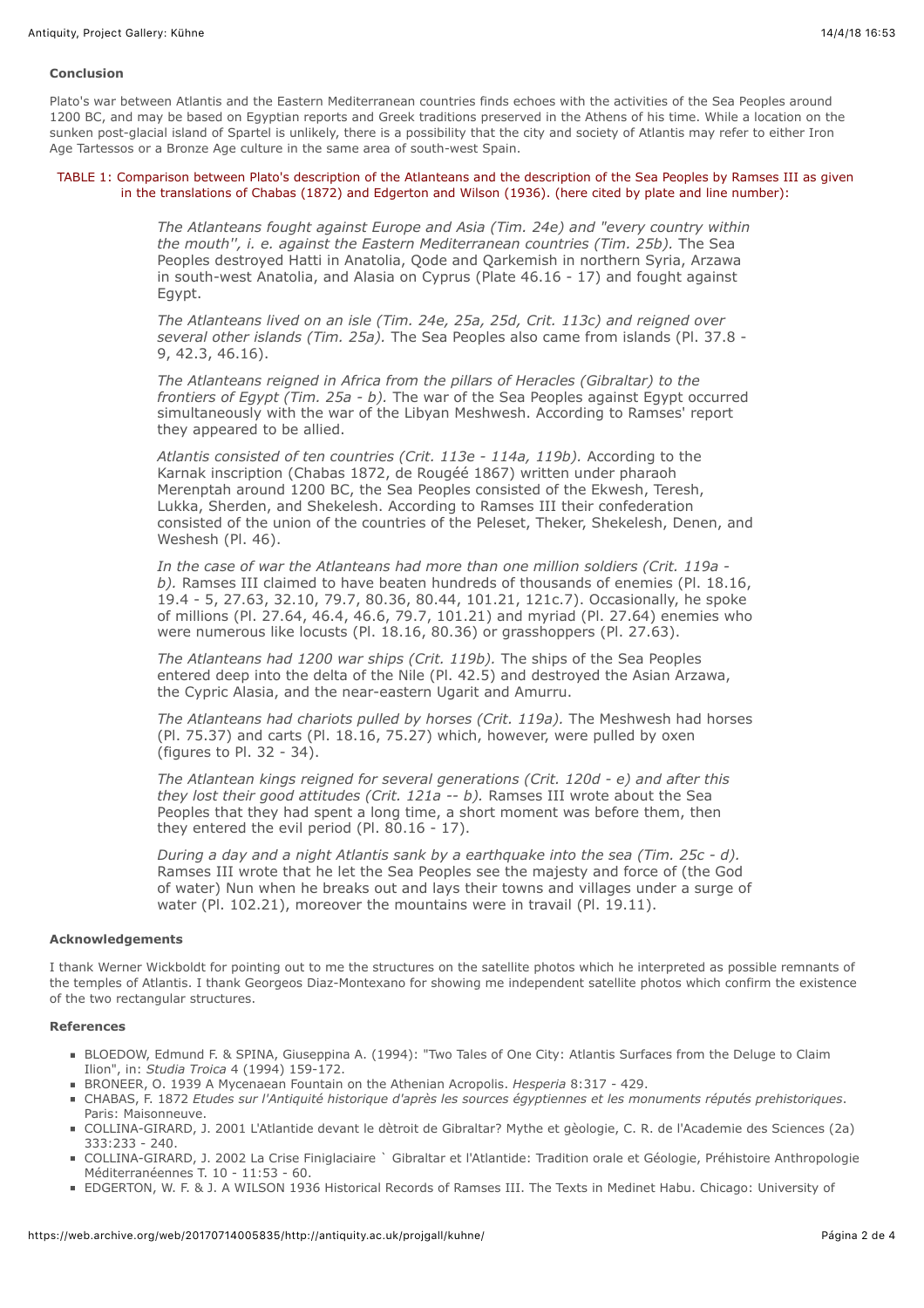Chicago Press.

- GOORGEMANNS, Herwig (2000): "Wahrheit und Fiktion in Platons Atlantis-Ezäählung" in: *Hermes* 128 (2000) 405 419
- HENNIG, R. 1925 Das Rätsel der Atlantis. *Meereskunde* 14:1 29.
- HENNIG, R. 1927 Zum Verständnis des Begriffs "Säulen'' in der antiken Geographie. *Petermanns geographische Mitteilungen*  $73.80 - 87$
- JESSEN, O. 1925 Tartessos-Atlantis. *Zeitschrift der Gesellschaft für Erdkunde* 184.
- MARINATOS, S. 1950 Peri ton Thrulon tes Atlantidos. *Kretica Chronica* 4:195 213.
- MASPERO, G. 1873 Review of F. Chabas's Etudes. *Revue Critique d'Histoire et de Littérature*.
- NESSELRATH, Heinz Güünther 2001 a: "Atlantes und Atlantioi: Von Platon zu Dionysios Skytobrachion", *Philologus* 145, 34- 38.
- NESSELRATH, Heinz Güünther 2001b: "Atlantis auf äägyptischen Stelen? Der Philosoph Krantor als Epigraphiker", *Zeitschrift für Papyrologie und Epigraphik* 135, 33-5
- RENFREW, Colin 1992: "Mere Platonic Invention?" *Nature* 356: 642.
- ROUGÉ, E. DE 1867 Extraits d'un mémoire sur les attaques dirigées contre l'Egypte par les peuples de la Méditerranee vers le XXVe siècle avant notre ère. Paris: Didier.
- SCHULTEN, A. 1927 Tartessos und Atlantis. *Petermanns geographische Mitteilungen* 73:284 288.
- SCHULTEN, A. 1939 Atlantis. *Rheinisches Museum für Philologie* 88:326 346.
- VENTRIS, M. & J. CHADWICK 1953 Evidence for Greek Dialect in the Mycenaean Archives. *Journal of Hellenic Studies* 73:86 103.
- ZANGGER, Eberhard 1993: "Plato's Atlantis Account A Distorted Recollection of the Trojan War", *Oxford Journal of Archaeology* 18: 77 - 87
	-

<span id="page-2-0"></span>Rainer W. Kühne: Lechstr. 63, 38120 Braunschweig, Germany E-mail: **[kuehne70@gmx.de](https://web.archive.org/web/20170714005835/mailto:kuehne70@gmx.de)**

**[Back to Top](#page-0-0)**

**[Previous Page](javascript:%20history.go(-1))**

# [Search Antiquity](https://web.archive.org/web/20170714005835/http://antiquity.ac.uk/search)



- *Notice*: Trying to get property of non-object in *article\_view()* (line *249* of */home/antadmin/public\_html/sites/default/modules/antiquity/articles.module*).
- *Notice*: Trying to get property of non-object in *article\_view()* (line *275* of */home/antadmin/public\_html/sites/default/modules/antiquity/articles.module*).

No content for this article has been found

[Home](https://web.archive.org/web/20170714005835/http://antiquity.ac.uk/)

[Antiquity+](https://web.archive.org/web/20170714005835/http://antiquity.ac.uk/projgall/kuhne/antplus)

- **[Terms and conditions](https://web.archive.org/web/20170714005835/http://antiquity.ac.uk/terms)**
- [Current Issue](https://web.archive.org/web/20170714005835/http://antiquity.ac.uk/projgall/kuhne/current) [Privacy and cookies](https://web.archive.org/web/20170714005835/http://antiquity.ac.uk/privacy)
	- **[Administrator login](https://web.archive.org/web/20170714005835/http://antiquity.ac.uk/user/login)**

Antiquity, Department of Archaeology Durham University, South Road, Durham DH1 3LE, UK